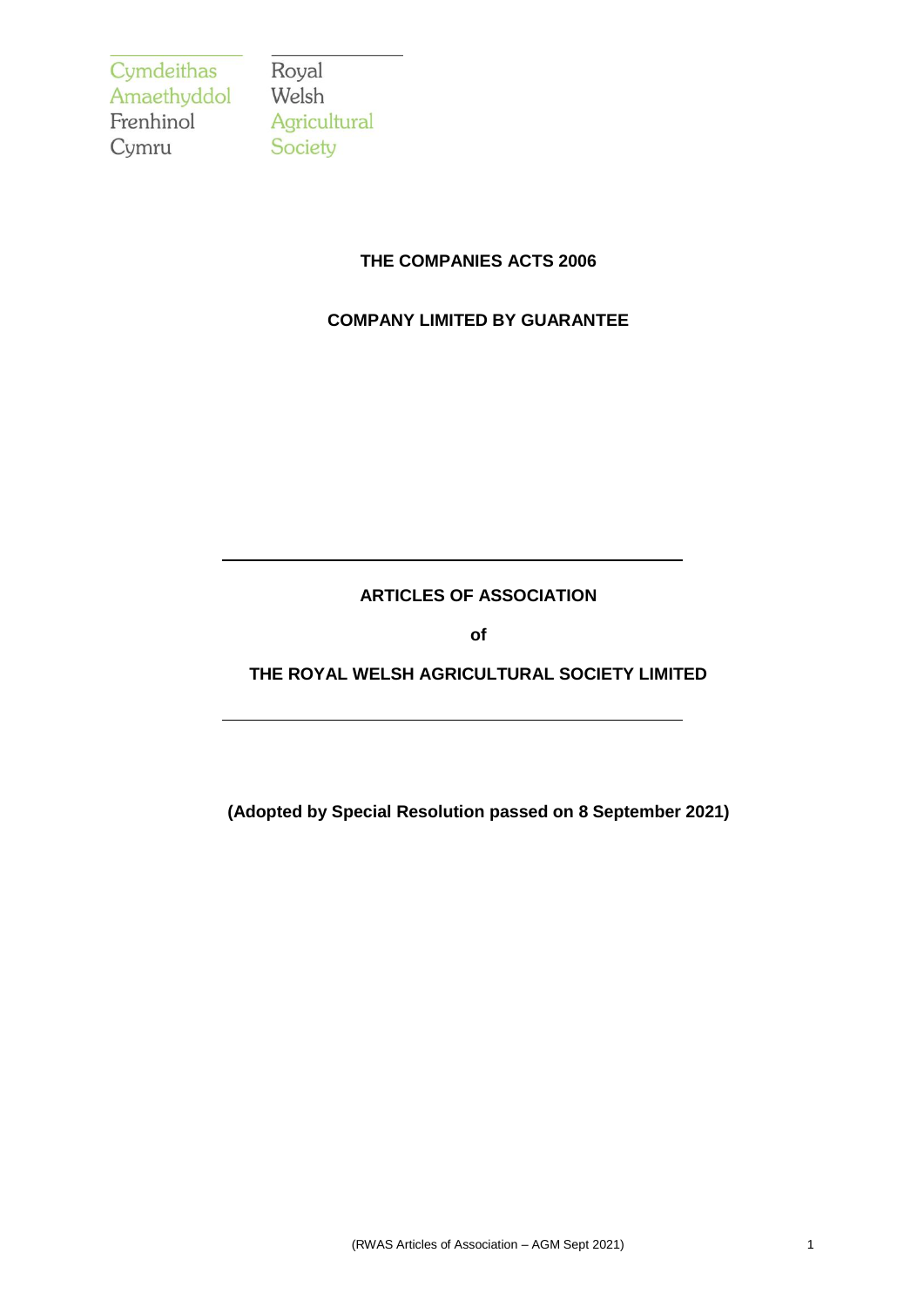### **THE COMPANIES ACTS 2006 COMPANY LIMITED BY GUARANTEE**

## **ARTICLES OF ASSOCIATION OF**

# **THE ROYAL WELSH AGRICULTURAL SOCIETY LIMITED**

The company's name is Royal Welsh Agricultural Society Limited (and in this document it is called the Charity).

#### 1. **Interpretation**

1.1 In these articles:

**'address'** a postal address or, for the purposes of electronic communication, a fax number, an e-mail or postal address or a text message number in each case registered with the Charity; **'the Charity'** the company intended to be regulated by these articles;

**'clear days in relation to**  a period excluding:

**the period of a notice'**

|                      | • the day when the notice is given or deemed to be given; and       |
|----------------------|---------------------------------------------------------------------|
|                      | • the day for which it is given or on which it is to take effect;   |
| 'the Commission'     | the Charity Commissioners for England and Wales;                    |
| 'Companies Acts'     | the Companies Acts (as defined in section 24 of the Companies Act   |
|                      | 2006) insofar as they apply to the Charity;                         |
| 'the articles'       | the articles of association of the Charity;                         |
| 'officers'           | includes the Directors;                                             |
| 'the seal'           | the common seal of the Charity if it has one;                       |
| 'secretary'          | the Royal Welsh Agricultural Society has opted not to have a        |
|                      | Company Secretary;                                                  |
| 'the Directors'      | the directors of the Charity. The directors are charity trustees as |
|                      | defined by Section 117 of the Charities Act 2011;                   |
| 'the Society'        | the Royal Welsh Agricultural Society Limited;                       |
| 'the United Kingdom' | <b>Great Britain and Northern Ireland;</b>                          |

**'month'** the calendar month; and

words importing one gender shall include all genders, and the singular includes the plural and vice versa.

1.2 Unless the context otherwise requires, words or expressions contained in these articles have the same meaning as in the Companies Acts, but excluding any statutory modification not in force when this constitution becomes binding on the Charity.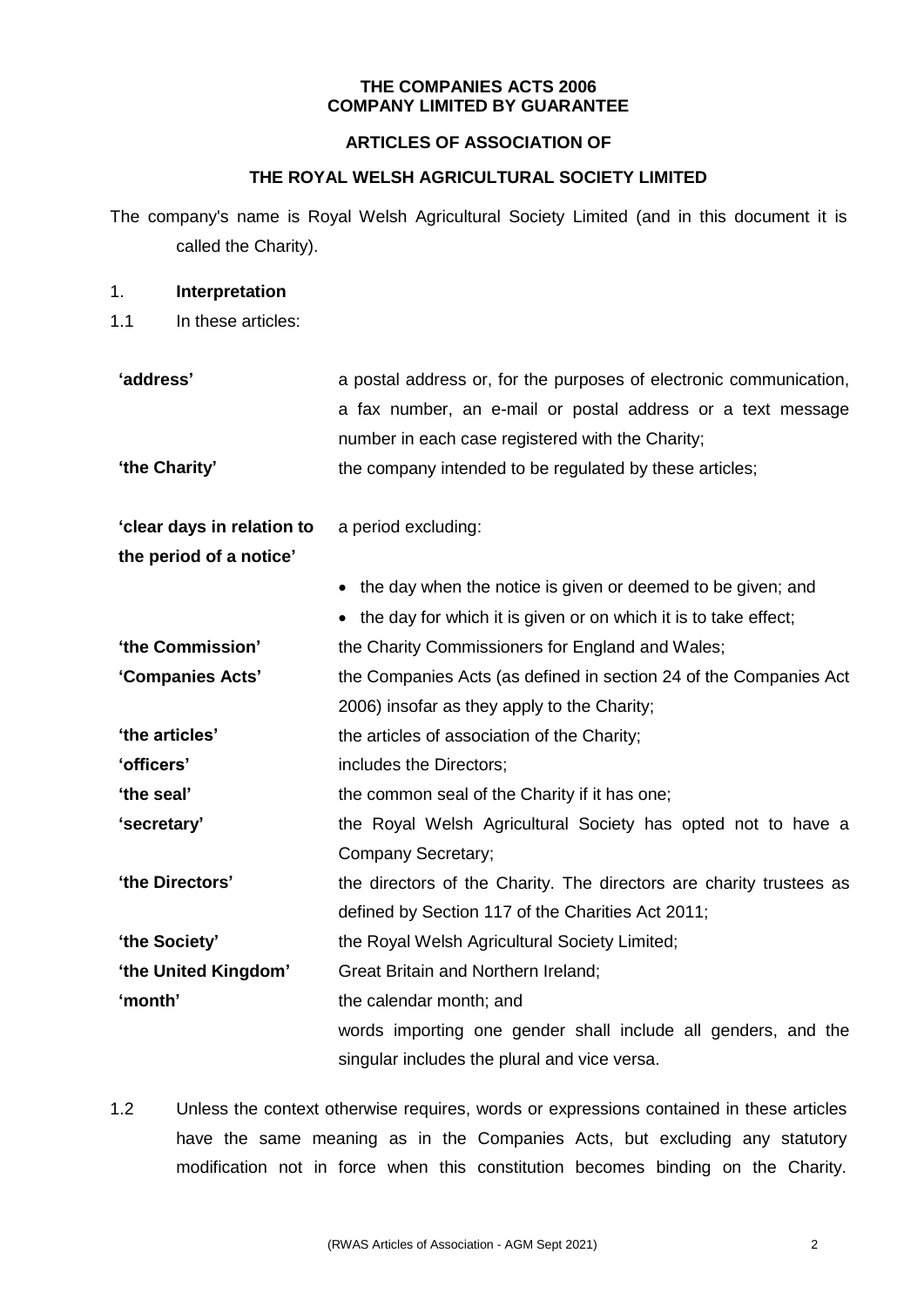- 1.3 Apart from the exception mentioned in the previous paragraph, a reference to an Act of Parliament includes any statutory modification or re-enactment of it for the time being in force.
- 1.4 The number of members with which the Society proposes to be registered is unlimited.

# 2. **Liability of a Trustee**

- 2.1 The liability of a Trustee is limited.
- 2.2 Every trustee promises, if the Charity is dissolved while he or she is a member or within twelve months after he or she ceases to be a member, to contribute such sum (not exceeding £10) as may be demanded of him or her towards the payment of the debts and liabilities of the Charity incurred befo re he or she ceases to be a member, and of the costs charges and expenses of winding up, and the adjustment of the rights of the contributories among themselves.

### 3. **Objects**

- 3.1 The Charity's objects (the **Objects**) are:
- 3.1.1 to promote sustainable agriculture, horticulture, forestry, conservation and the environment and in particular in Wales;
- 3.1.2 to encourage and promote agricultural science, research and education in particular in relation to food, farming and the countryside;
- 3.1.3 to promote the improvement of livestock, the welfare of animals and the prevention and eradication of diseases in animals useful to man;
- 3.1.4 to hold demonstrations of modern agricultural methods, technology and processes;
- 3.1.5 to hold shows for the exhibition of livestock, poultry, farm and horticultural produce and forestry, and for the demonstration of agricultural methods, machinery and modern technology and hold events of an ancillary nature;
- 3.1.6 to promote and advance for the benefit and education of the public the conservation protection and improvement of the physical and natural environment; and
- 3.1.7 to promote rural arts, culture and heritage.

### 4. **Powers**

- 4.1 In addition to any other powers it may have, the Charity has the following powers in order to further the Objects (but not for any other purpose):
- 4.1.1 to raise funds. In doing so, the Charity must not undertake any substantial permanent trading activity save for the sole purpose of furthering the objects and must comply with any relevant statutory regulations;
- 4.1.2 to buy, take on lease or in exchange, hire or otherwise acquire any property and to maintain and equip it for use;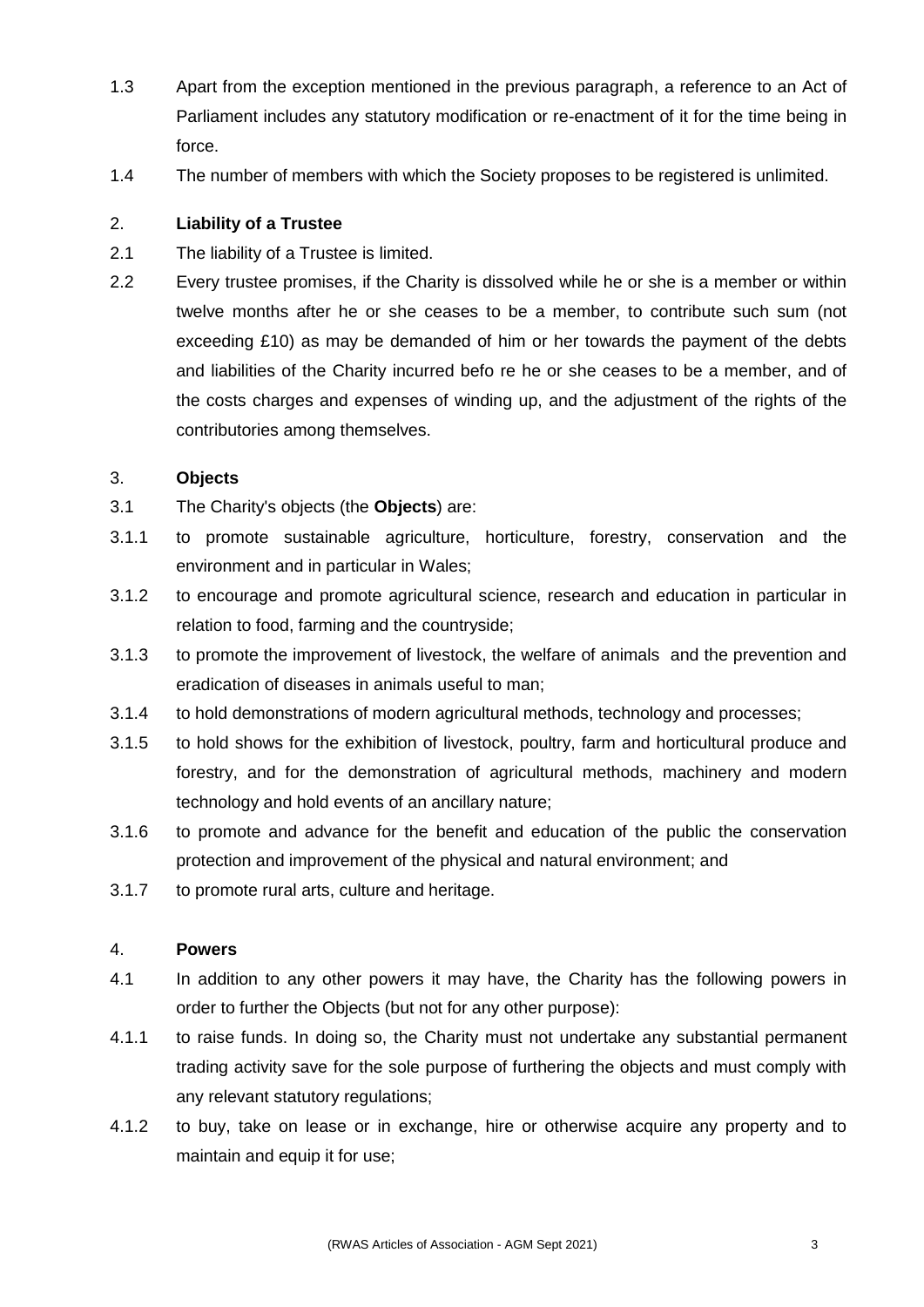- 4.1.3 to sell, lease or otherwise dispose of all or part of the property belonging to the Charity. In exercising the power, the Charity must comply as appropriate with sections 117 and 122 of the Charities Act 2011;
- 4.1.4 to borrow money and to charge the whole or any part of the property belonging to the Charity as security for repayment of the money borrowed. The Charity must comply as appropriate with sections 124-126 of the Charities Act 2011, if it wishes to mortgage land;
- 4.1.5 to co-operate with other charities, voluntary bodies and statutory authorities and to exchange information and advice with them;
- 4.1.6 to establish or support any charitable trusts, associations or institutions formed for any of the charitable purposes included in the Objects;
- 4.1.7 to acquire, merge with or to enter into any partnership or joint venture arrangement with any other charity formed for any of the Objects;
- 4.1.8 to set aside income as a reserve against future expenditure.
- 4.1.9 to employ and remunerate such staff as are necessary for carrying out the work of the Charity. The Charity may employ or remunerate a Director only to the extent it is permitted to do so by article 5 and provided it complies with the conditions in that article;
- 4.1.10 to:
	- (a) deposit or invest funds;
	- (b) employ a professional fund manager; and
	- (c) arrange for the investments or other property of the Charity to be held in the name of a nominee;

in the same manner and subject to the same conditions as the trustees of a trust are permitted to do by the Trustee Act 2000;

- 4.1.11 to provide indemnity insurance for the Directors or any other officer of the Charity in relation to any such liability as is mentioned in article 4.2, but subject to the restrictions specified in article 4.2;
- 4.1.12 to pay out of the funds of the Charity the costs of forming, and registering the Charity both as a company and as a charity; and
- 4.1.13 to do all such other lawful things as are necessary for the achievement of the Objects.
- 4.2 The liabilities referred to in article 4.1.11 are:
- 4.2.1 any liability that by virtue of any rule of law would otherwise attach to a director of a company in respect of any negligence, default, breach of duty or breach of trust of which he or she may be guilty in relation to the Charity; and
- 4.2.2 the liability to make a contribution to the Charity's assets as specified in section 214 of the Insolvency Act 1986 (wrongful trading).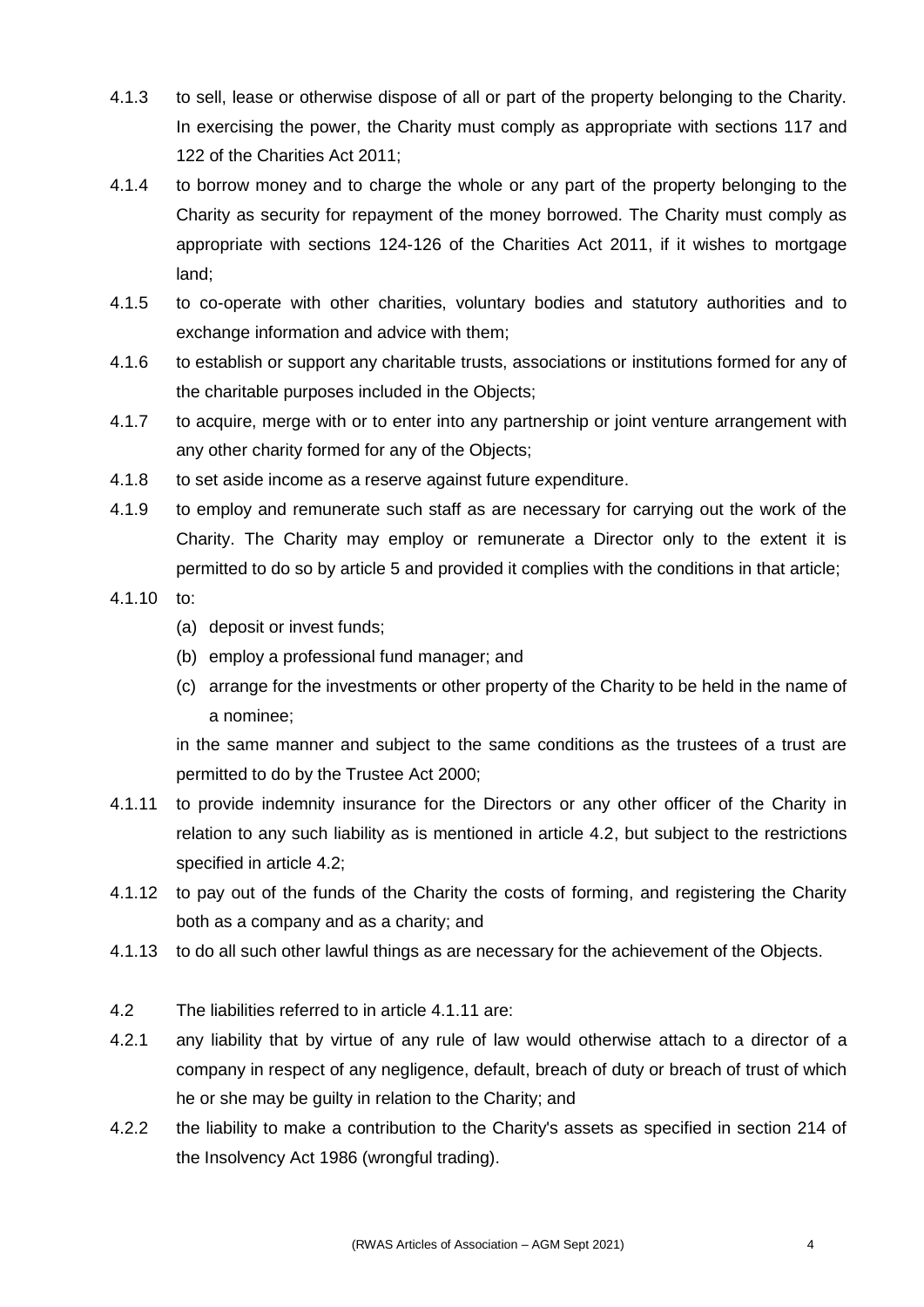- 4.3.1 The following liabilities are excluded from article 4.2.1:
	- (a) fines;

4.3

- (b) costs of unsuccessfully defending criminal prosecutions for offences arising out of the fraud dishonesty or wilful or reckless misconduct of the Director or other officer; and
- (c) liabilities to the Charity that result from conduct that the Director or other officer knew or must be assumed to have known was not in the best interests of the Charity or about which the person concerned did not care whether it was in the best interests of the Charity or not.
- 4.3.2 There is excluded from article 4.2.2 any liability to make such a contribution where the basis of the Director's liability is his or her knowledge prior to the insolvent liquidation of the Charity (or reckless failure to acquire that knowledge) that there was no reasonable prospect that the Charity would avoid going into insolvent liquidation.

# 5. **Application of Income and Property**

# Universal clauses

- 5.1 The income and property of the Charity shall be applied solely towards the promotion of the Objects.
- 5.2
- 5.2.1 A Director is entitled to be reimbursed from the property of the Charity or may pay out of such property reasonable expenses properly incurred by him or her when acting on behalf of the Charity.
- 5.2.2 Subject to the restrictions in article 4.2 and 4.3, a Director may benefit from trustee indemnity insurance cover purchased at the Charity's expense.
- 5.2.3 A Director may receive an indemnity from the Charity in the circumstances specified in article 31.
- 5.3 None of the income or property of the Charity may be paid or transferred directly or indirectly by way of dividend, bonus or otherwise by way of profit to any member of the Charity. This does not prevent a member who is not also a Director receiving:
- 5.3.1 a benefit from the Charity in the capacity of a beneficiary of the Charity; and
- 5.3.2 reasonable and proper remuneration for any goods or services supplied to the Charity.

### Directors' Benefits

- 5.4 No Director may:
- 5.4.1 buy any goods or services from the Charity;
- 5.4.2 sell goods, services, or any interest in land to the Charity;
- 5.4.3 be employed by, or receive any remuneration from the Charity; or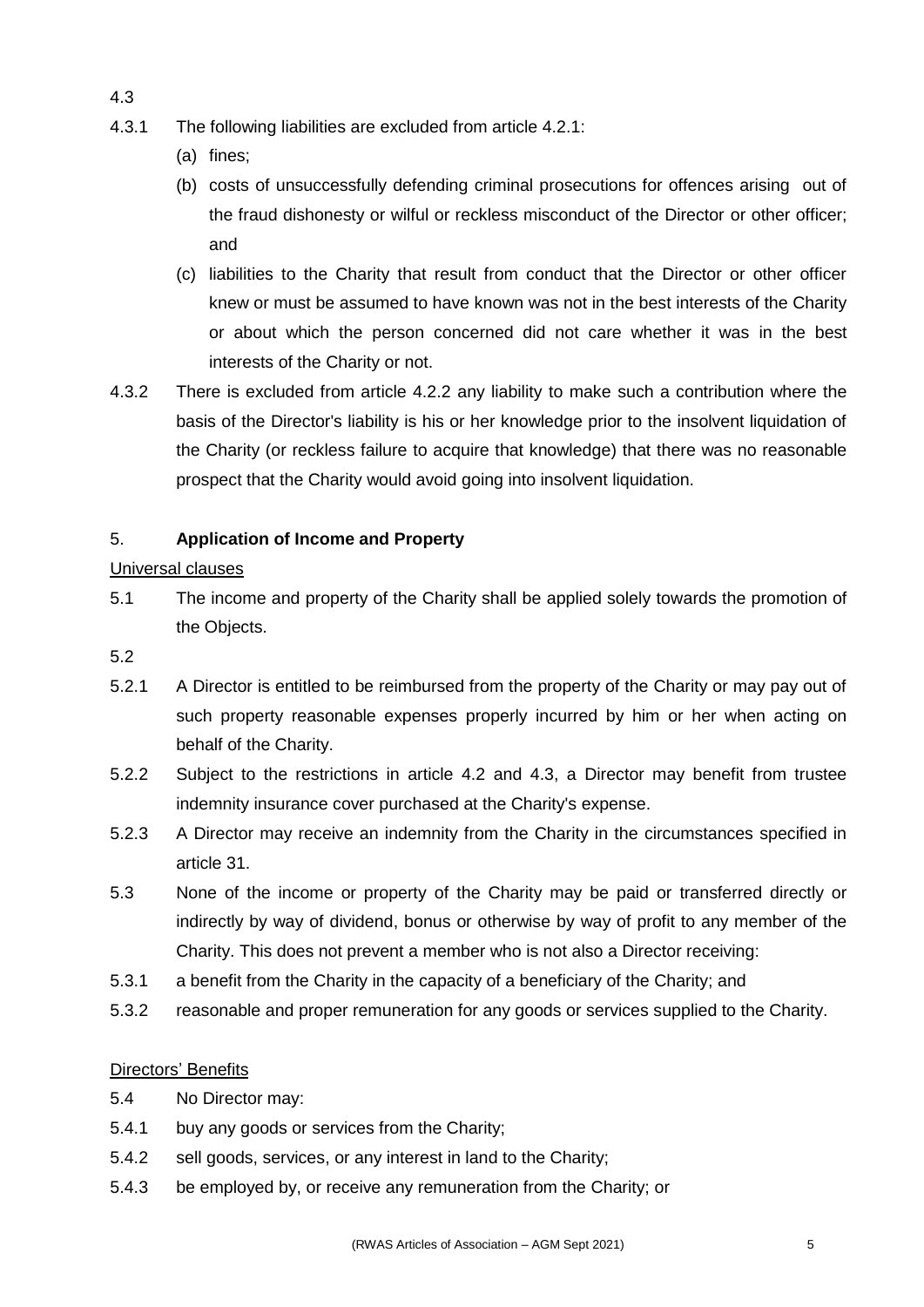- 5.4.4 receive any other financial benefit from the Charity;
	- unless:
	- (a) the payment is permitted by article 5.5, does not exceed an amount that is reasonable in all the circumstances, and does not result in a majority of the Directors having received a financial benefit from the Charity; or
	- (b) the Directors obtain the prior written approval of the Commission and fully comply with any procedures it prescribes.

## 5.5

## 5.5.1

- (a) A Director may receive a benefit from the Charity in the capacity of a beneficiary of the Charity.
- (b) A Director may enter into a contract for the supply of goods or services to the Charity, where it is permitted in accordance with, and subject to the conditions in, sections 185 and 186 of the Charities Act 2011.
- (c) A Director may receive interest on money lent to the Charity at a reasonable and proper rate.
- (d) A company of which a Director is a member may receive fees, remuneration or other benefit in money or money's worth provided that the shares of the company are listed on a recognised stock exchange and the Director holds no more than 1% of the issued capital of that company.
- (e) A Director may receive rent for premises let by the Director to the Charity if the amount of the rent and the other terms of the lease are reasonable and proper and provided that such a Director shall withdraw from any meeting at which such a proposal or the rent or other terms of the lease are under discussion.
- (f) The Directors may arrange for the purchase, out of the funds of the Charity, of insurance designed to indemnify the Directors in accordance with the terms of, and subject to the conditions in, section 189 of the Charities Act 2011.
- 5.5.2 The employment or remuneration of a Director includes the engagement or remuneration of any firm or company in which the Director is:
	- (a) a partner;
	- (b) an employee;
	- (c) a consultant;
	- (d) a director; or

(e) a shareholder, unless the shares of the company are listed on a recognised stock exchange and the Director holds less than 1% of the issued capital.

- 5.6 In articles 5.2 5.5:
- 5.6.1 **Charity** shall include any company in which the Charity;
	- (a) holds more than 50% of the shares; or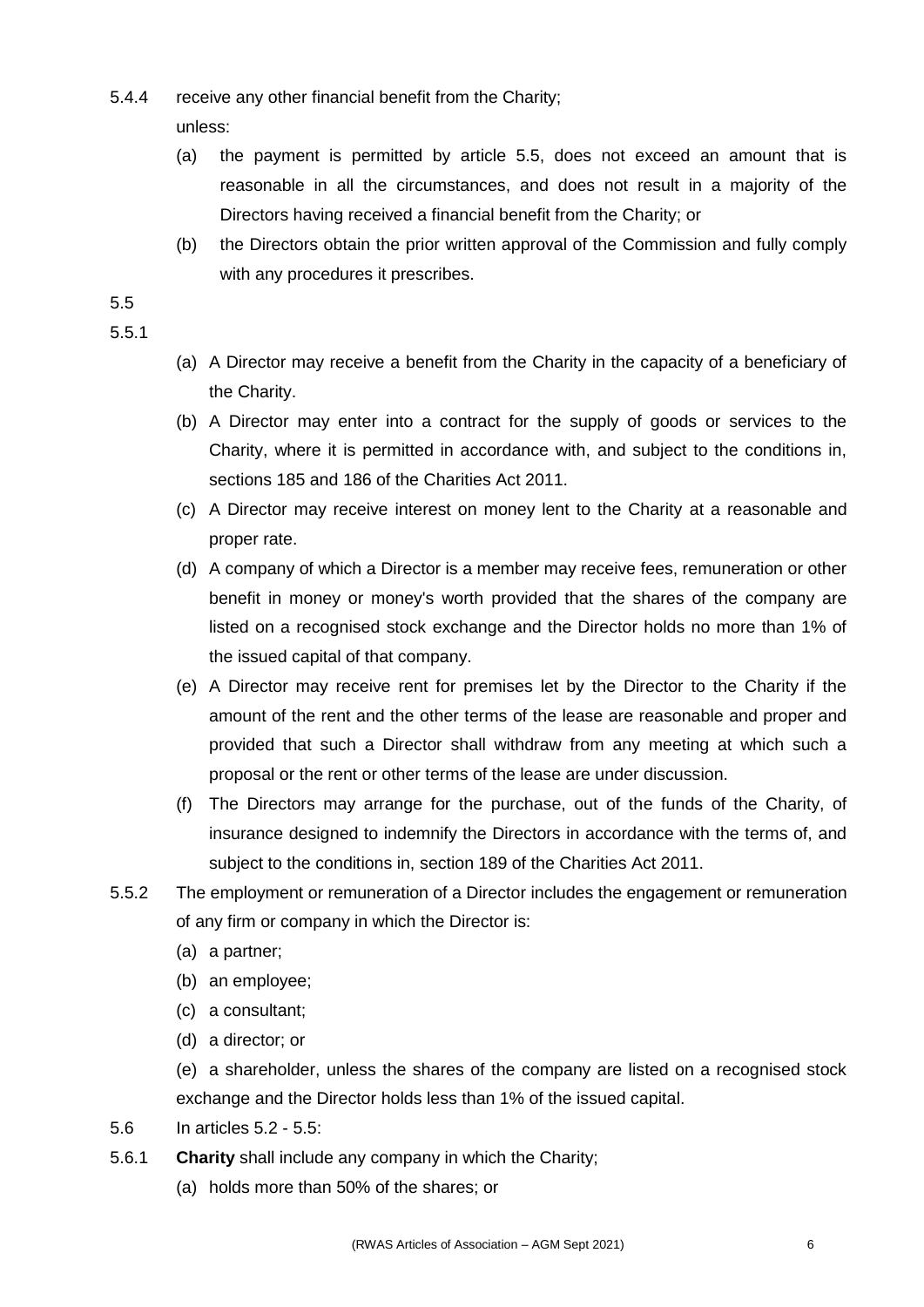- (b) controls more than 50% of the voting rights attached to the shares; or
- (c) has the right to appoint one or more directors to the board of the company.
- 5.6.2 **Director** shall include any child, parent, grandchild, grandparent, brother, sister, spouse or civil partner of the Director or any person living with the Director as his or her partner.

# 6. **Members**

- 6.1 Membership of the Charity is open to individuals who:
- 6.1.1 apply to the Charity in the form required by the Directors; and
- 6.1.2 are approved by the Directors.
- 6.2
- 6.2.1 The Directors may only refuse an application for membership if, acting reasonably and properly, they consider it to be in the best interests of the Charity to refuse the application.
- 6.2.2 The Directors must inform the applicant in writing of the reasons for the refusal within twenty-one days of the decision.
- 6.2.3 The Directors must consider any written representations the applicant may make about the decision. The Directors' decision following any written representations must be notified to the applicant in writing but shall be final.
- 6.3 Membership is not transferable to anyone else.
- 6.4 The Directors must keep a register of names and addresses of the members.
- 6.5 Every member shall on joining the Charity pay an annual subscription fee according to a scale to be determined from time to time (**Annual Subscriptions**).
- 6.6 Annual Subscriptions shall be payable in advance on the  $1<sup>st</sup>$  February in each year unless determined otherwise by the Directors.
- 6.7 Every member shall observe all bye-laws, regulations and orders and pay all fines and forfeits which the Directors shall in pursuance of its powers impose.

# 7. **Classes of Membership**

- 7.1 The Directors may establish classes of membership with different rights and obligations and shall record the rights and obligations in the register of members.
- 7.2 The Directors may not directly or indirectly alter the rights or obligations attached to a class of membership.
- 7.3 The rights attached to a class of membership may only be varied if:
- 7.3.1 three-quarters of the members of that class consent in writing to the variation; or
- 7.3.2 a special resolution is passed at a separate general meeting of the members of that class agreeing to the variation.
- 7.3.3 The provisions in these articles about general meetings shall apply to any meeting relating to the variation of the rights of any class of members.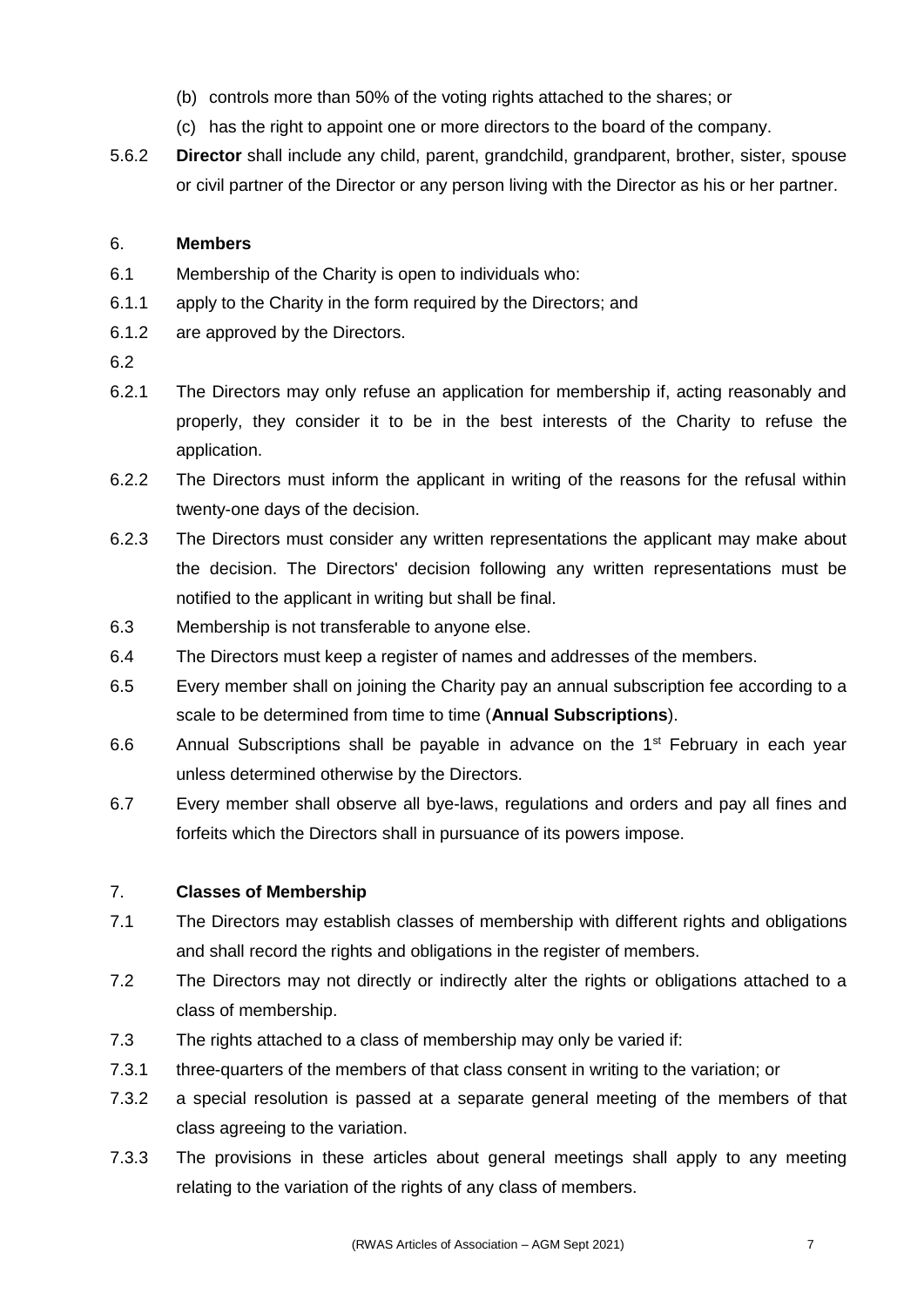## 8. **Termination of Membership**

Membership is terminated if:

- 8.1 the member dies, or if it is an organisation, ceases to exist;
- 8.2 the member resigns by written notice to the Charity unless, after the resignation, there would be less than two members;
- 8.3 any sum due from the member to the Charity is not paid in full;
- 8.4 the member is removed from membership by a resolution of the Directors that it is in the best interests of the Charity that his or her membership is terminated. A resolution to remove a member from membership may only be passed if;
- 8.4.1 the member has been given at least twenty-one days' notice in writing of the meeting of the Directors at which the resolution will be proposed and the reasons why it is to be proposed; or
- 8.4.2 the member or, at the option of the member, the member's representative (who need not be a member of the Charity) has been allowed to make representations to the meeting.

## 9. **General Meetings**

- 9.1 Annual meetings must be held in each year and not more than fifteen months may elapse between successive annual general meetings.
- 9.2 The Directors may call a general meeting at any time.
- 9.3 Meetings can be held at a nominated venue and/or virtually making use of publicly available video conferencing facility.

Please note: Individuals can attend a meeting in person either at a venue or virtually (as further referred to within the Articles of Association).

### 10. **Notice of General Meetings**

- 10.1 The minimum periods of notice required to hold a general meeting of the Charity are:
- 10.1.1 twenty-one clear days for a general meeting called for the passing of a special resolution; or
- 10.1.2 fourteen clear days for all other general meetings.
- 10.2 A general meeting may be called by shorter notice if it is so agreed by a majority in number of members having a right to attend and vote at the meeting who together hold not less than 90 percent of the total voting rights.
- 10.3 The notice must specify the date, time and place of the meeting and the general nature of the business to be transacted. If the meeting is to be an annual general meeting, the notice must say so.
- 10.4 The notice must be given to all the members and to the Directors and auditors.
- 10.5 The proceedings at a meeting shall not be invalidated because a person who was entitled to receive notice of the meeting did not receive it because of an accidental omission by the Charity.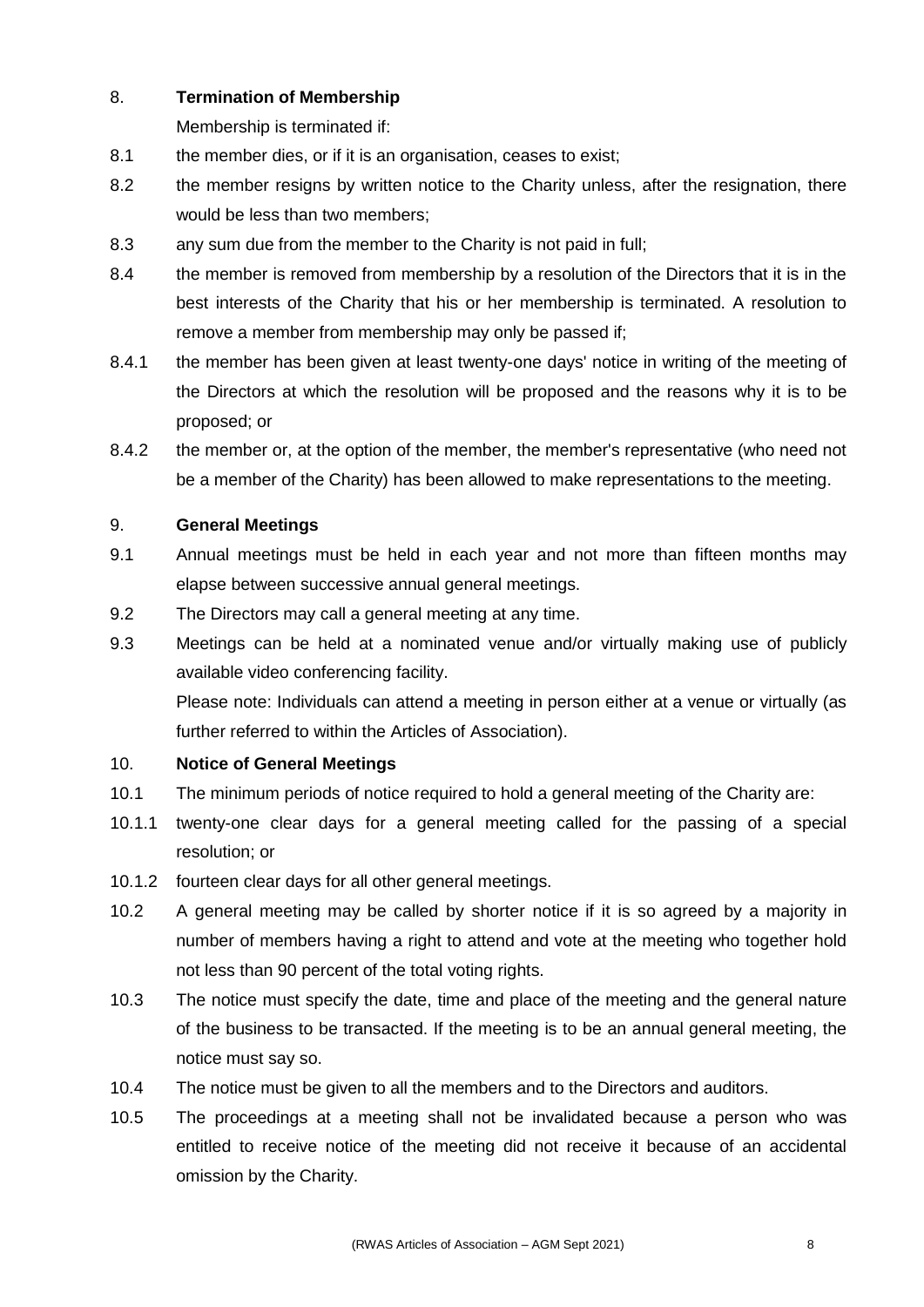## 11. **Proceedings at General Meetings**

- 11.1 No business shall be transacted at any general meeting unless a quorum is present.
- 11.2 A quorum is 10 members present in person and entitled to vote upon the business to be conducted at the meeting.
- 11.3 The authorised representative of a member organisation shall be counted in the quorum 11.4 If:
- 11.4.1 a quorum is not present within half an hour from the time appointed for the meeting; or
- 11.4.2 during a meeting a quorum ceases to be present the meeting shall be adjourned to such time and place as the Directors shall determine.
- 11.5 The Directors must reconvene the meeting and must give at least seven clear days' notice of the reconvened meeting, stating the date, time and place of the meeting.
- 11.6 If no quorum is present at the reconvened meeting within fifteen minutes of the time specified for the start of the meeting, the members present in person at that time shall constitute the quorum for that meeting.
- 11.7 General meetings shall be chaired by the person who has been appointed to chair meetings of the Directors.
- 11.8 If there is no such person or he or she is not present within fifteen minutes of the time appointed for the meeting, the members present shall choose a Chairman.
- 11.9 The Chairman may, with the consent of any meeting at which a quorum is present (and shall if so directed by the meeting) adjourn the meetings from time to time, and from place to place, but no business shall be transacted at any adjourned meeting other than business which might have been transacted at the meeting from which the adjournment took place. Whenever a meeting is adjourned for thirty days or more, notice of the adjourned meeting shall be given in the same manner as of an original meeting. Save as aforesaid, the members shall not be entitled to any notice of an adjournment, or of the business to be transacted at an adjourned meeting.
- 11.10 The members present in person at a meeting may resolve by ordinary resolution that the meeting shall be adjourned.
- 11.11 The person who is chairing the meeting must decide the date, time and place at which the meeting is to be reconvened, unless those details are specified in the resolution.
- 11.12 No business shall be conducted at a reconvened meeting unless it could properly have been conducted at the meeting had the adjournment not taken place.
- 11.13 If a meeting is adjourned by a resolution of the members for more than seven days, at least seven clear days' notice shall be given of the reconvened meeting stating the date, time and place of the meeting.
- 11.14 Any vote at a meeting shall be decided by a show of hands unless before, or on the declaration of the result of, the show of hands a poll is demanded: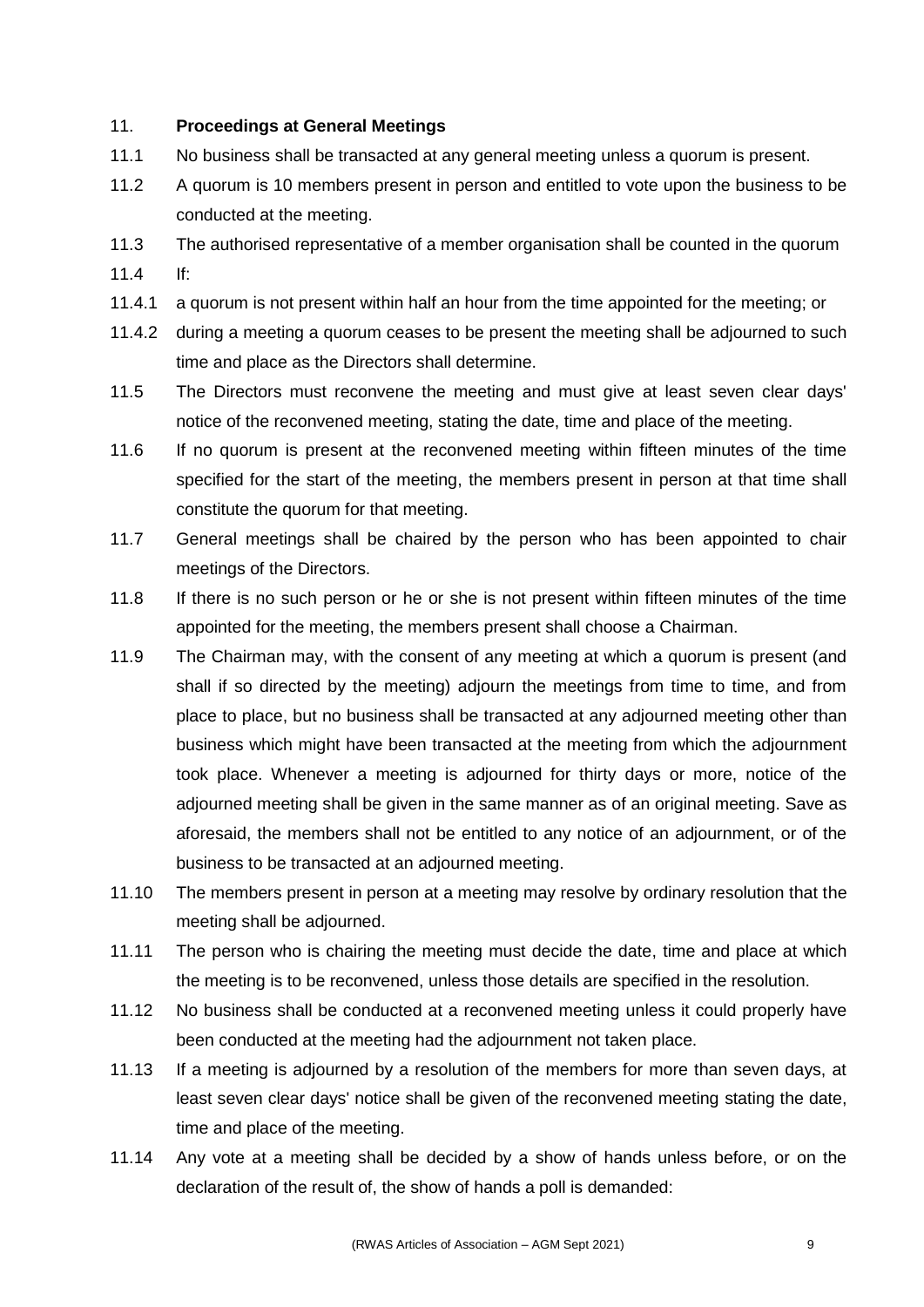- 11.14.1 by the person chairing the meeting;
- 11.14.2 by at least two members present in person and having the right to vote at the meeting; or
- 11.14.3 by a member or members present in person representing not less than one-tenth of the total voting rights of all the members having the right to vote at the meeting.
- 11.15 The declaration by the person who is chairing the meeting of the result of a vote shall be conclusive unless a poll is demanded.
- 11.16 The result of the vote must be recorded in the minutes of the Charity, but the number or proportion of votes cast need not be recorded.
- 11.17 A demand for a poll may be withdrawn before the poll is taken, but only with the consent of the person who is chairing the meeting.
- 11.18 If the demand for a poll is withdrawn, the demand shall not invalidate the result of a show of hands declared before the demand was made.
- 11.19 A poll must be taken as the person who is chairing the meeting directs, who may appoint scrutineers (who need not be members) and who may fix a time and place for declaring the results of the poll.
- 11.20 No poll shall be demanded on the election of a chairman of a meeting, or on any question of adjournment.
- 11.21 The result of the poll shall be deemed to be the resolution of the meeting at which the poll is demanded.
- 11.22 A poll demanded on any other question must be taken either immediately or at such time and place as the person who is chairing the meeting directs.
- 11.23 The poll must be taken within thirty days after it has been demanded.
- 11.24 If the poll is not taken immediately, at least seven clear days' notice shall be given specifying the time and place at which the poll is to be taken.
- 11.25 If a poll is demanded the meeting may continue to deal with any other business that may be conducted at the meeting.
- 11.26 In the case of an equality of votes, whether on a show of hands or on a poll, the Chairman of the meeting shall be entitled to a second or casting vote.

12. -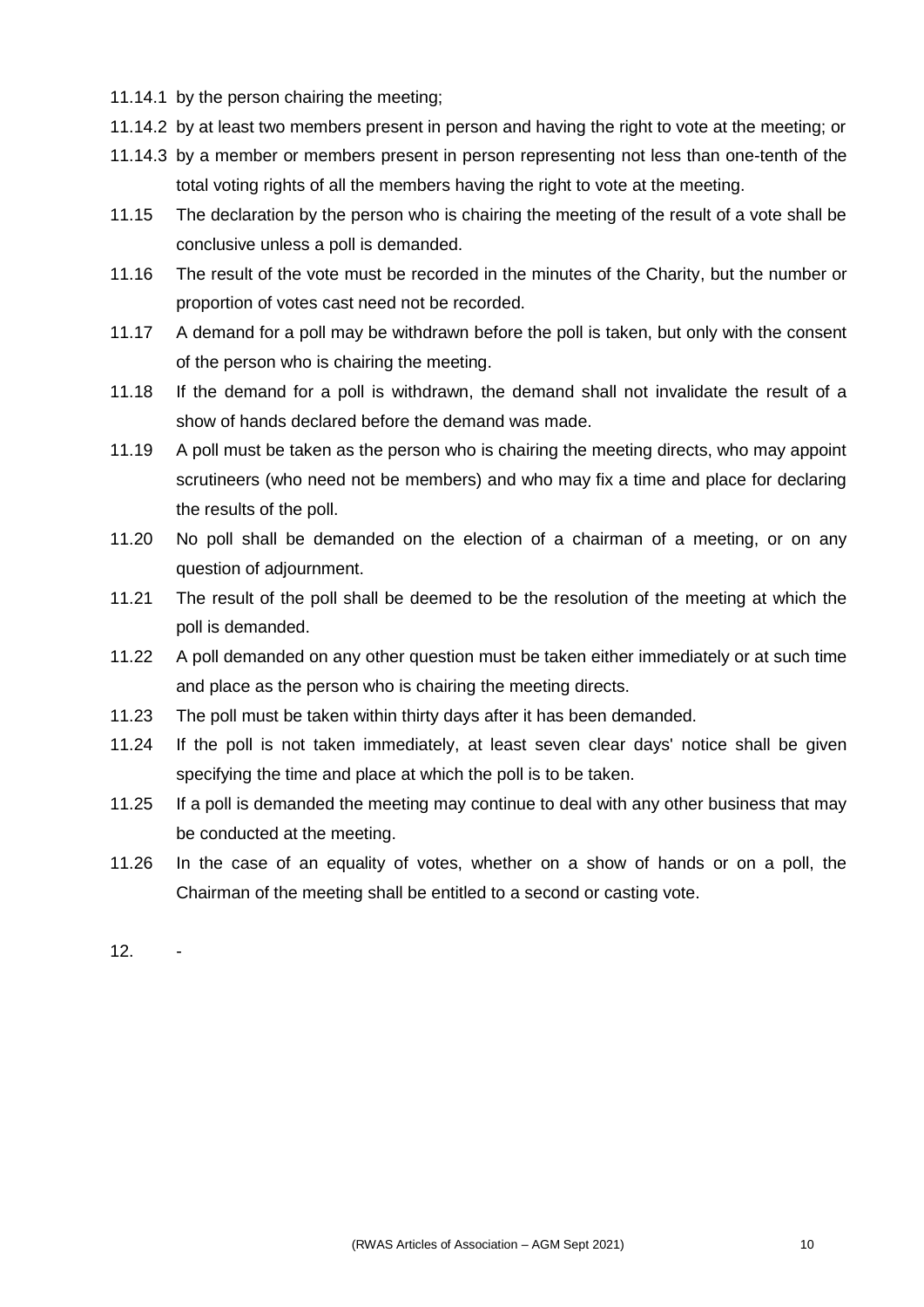#### 13. **Written Resolutions**

13.1 A resolution in writing agreed by a simple majority (or in the case of a special resolution by a majority of not less than 75%) of the members who would have been entitled to vote upon it had it been proposed at a general meeting shall be effective provided that a copy of the proposed resolution has been sent to every eligible member and a simple majority (or in the case of a special resolution a majority of not less than 75%) of members has signified its agreement to the resolution in an authenticated document which has been received at the registered office within the period of 28 days beginning with the circulation date. A resolution in writing may comprise several copies to which one or more members have signified their agreement.

#### 14. **Votes of Members**

- 14.1 Subject to article 7, every member, whether an individual or an organisation, shall have one vote.
- 14.2 Save as herein expressly provided, no member other than a member duly registered, who shall have paid every subscription and other sum (if any) which shall be due and payable to the Charity in respect of his membership, shall be entitled to vote on any question, at any general meeting.
- 14.3 Any objection to the qualification of any voter must be raised at the meeting at which the vote is tendered and the decision of the person who is chairing the meeting shall be final.
- 14.4
- 14.4.1 Any organisation that is a member of the Charity may nominate any person to act as its representative at any meeting of the Charity.
- 14.4.2 The organisation must give written notice to the Charity of the name of its representative. The nominee shall not be entitled to represent the organisation at any meeting unless the notice has been received by the Charity. The nominee may continue to represent the organisation until written notice to the contrary is received by the Charity.
- 14.4.3 Any notice given to the Charity will be conclusive evidence that the nominee is entitled to represent the organisation or that his or her authority is entitled to represent the organisation or that his or her authority has been revoked. The Charity shall not be required to consider whether the nominee has been properly appointed by the organisation.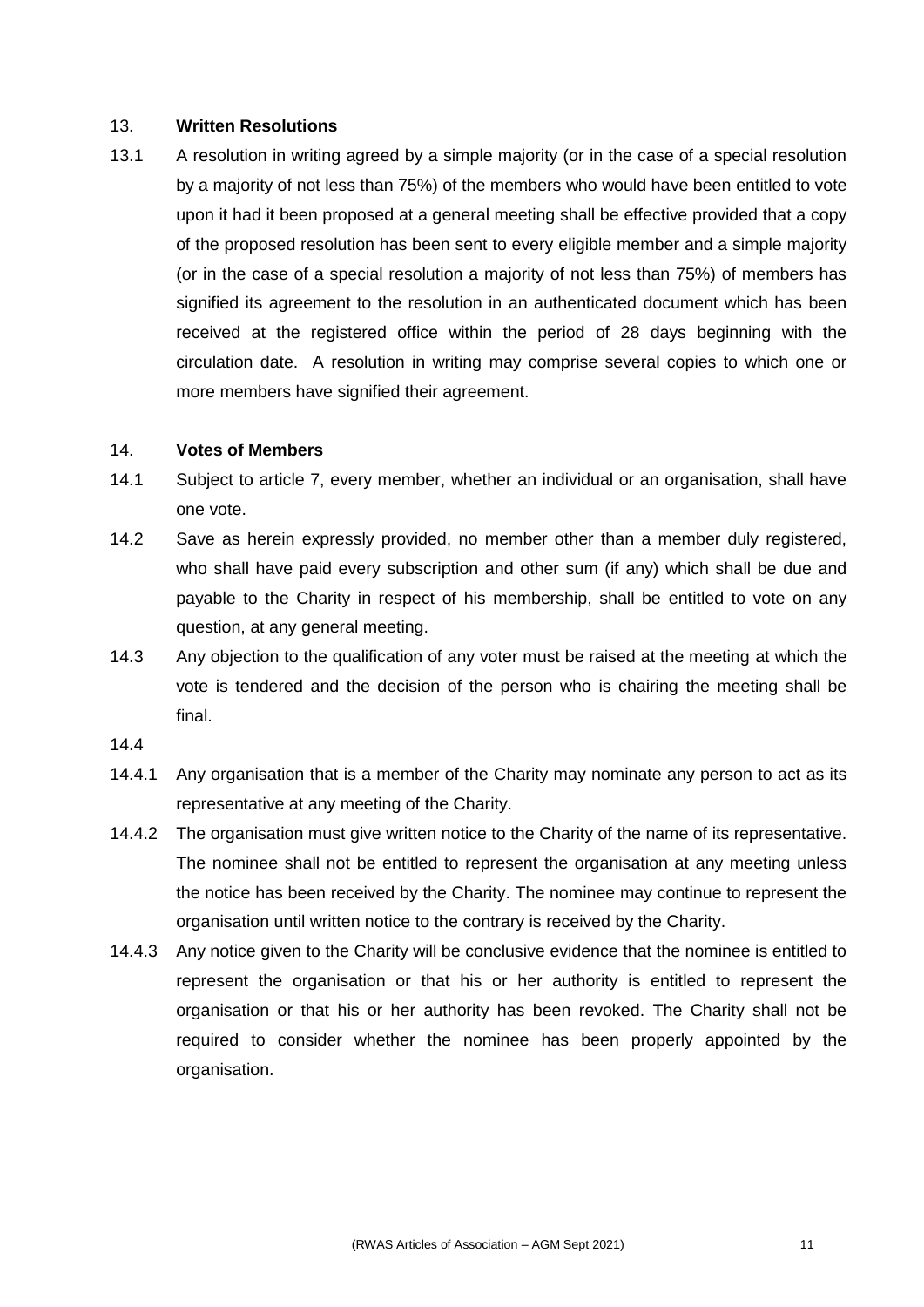## 15. **Directors**

- 15.1 A Director must be a natural person age 16 years or older.
- 15.2 No-one may be appointed a Director if he or she would be disqualified from acting under the provisions of article 19.
- 15.3 The number of Directors shall be not less than three, but (unless otherwise determined by ordinary resolution) shall not be subject to any maximum.
- 15.4 The first Directors shall be those persons notified to Companies House as the first directors of the Charity.
- 15.5 A Director may not appoint an alternate director or anyone to act on his or her behalf at meetings of the Directors.

## 16. **Powers of Directors**

- 16.1 The Directors shall oversee the business of the Charity and may exercise all the powers of the Charity unless they are subject to any restrictions imposed by the Companies Acts, these articles or any special resolution.
- 16.2 No alteration of these articles or any special resolution shall have retrospective effect to invalidate any prior act of the Directors.
- 16.3 Any meeting of Directors at which a quorum is present at the time the relevant decision is made may exercise all the powers exercisable by the Directors.

### 17. **Retirement**

- 17.1 With the exception of those appointed by Council, all Directors of the Charity shall retire from office at the end of their four year term.
- 17.2 A Director retiring in accordance with article 17.1 above shall be re-appointed, provided they are firstly nominated by their respective Advisory Committee and by resolution of the members at the general meeting.

# 18. **The Appointment of Directors**

- 18.1 The Charity may by ordinary resolution:
- 18.1.1 appoint a person who is willing to act to be a Director; and
- 18.1.2 determine the method in which any additional Directors are to retire.
- 18.2 The election of a Director from a County Advisory Committee will be carried out in the Spring Advisory Committee meeting, directly after the Autumn election of the new four year term for County Advisory Committee members.
- 18.3 No person other than a Director retiring in accordance with article 17.1 may be appointed a Director at any general meeting unless:
- 18.3.1 he or she is recommended for re-election by their respective Advisory Committee; or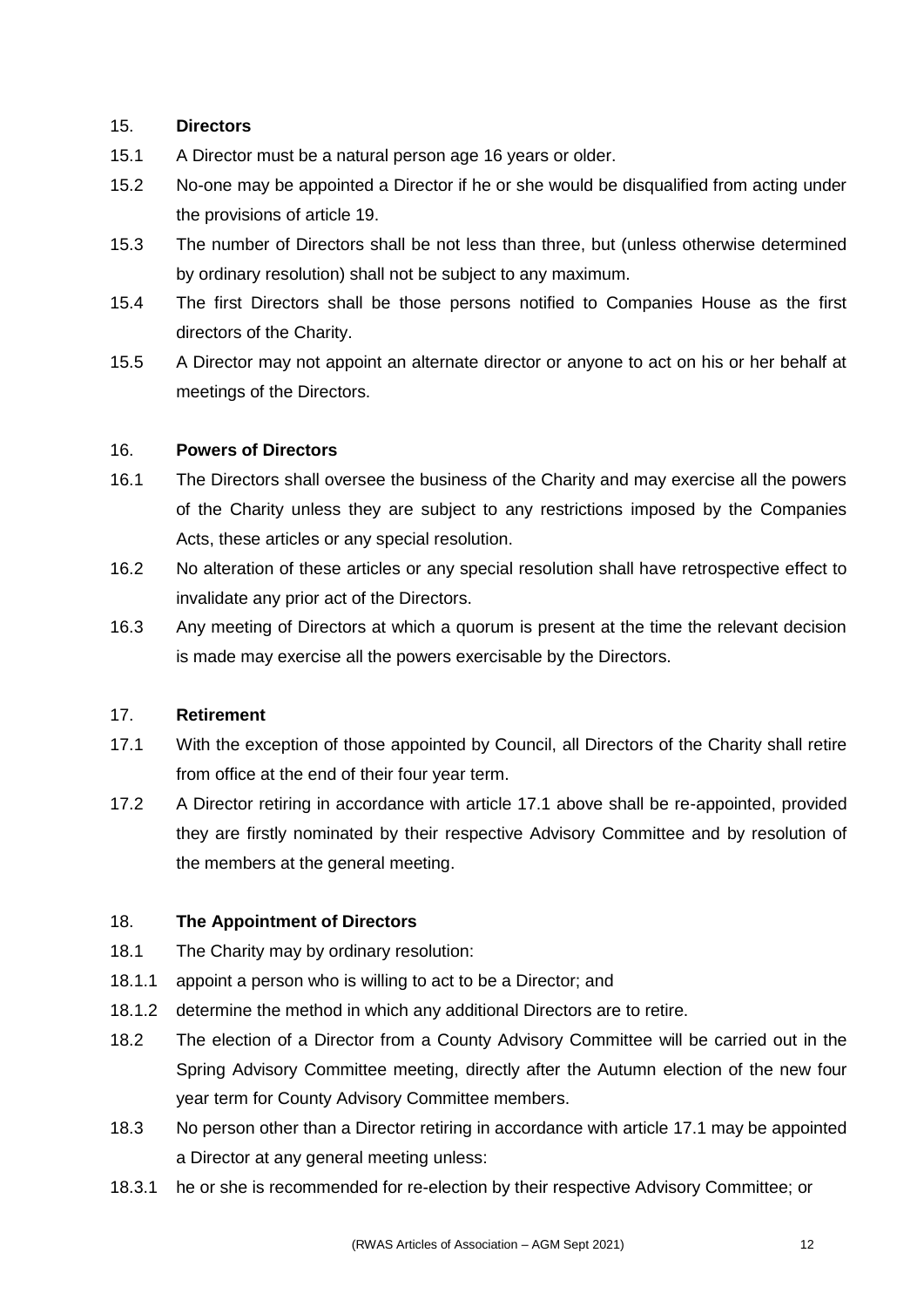- 18.3.2 not less than fourteen nor more than seventy-five clear days before the date of the meeting, the Charity is given a notice that:
	- (a) is signed by a member entitled to vote at the meeting
	- (b) states the member's intention to propose the appointment of a person as a Director;
	- (c) contains the details that, if the person were to be appointed, the Charity would have to file at Companies House; and
	- (d) is signed by the person who is to be proposed to show his or her willingness to be appointed.
- 18.4 All members who are entitled to receive notice of a general meeting must be given not less than seven or more than thirty-five clear days' notice of any resolution to be put to the meeting, to appoint a Director other than a Director who is to retire in accordance with article 17.1.
- 18.5 The Directors may appoint a person who is willing to act to be a Director.
- 18.6 The selection of Directors should be made in the context of the skill set required for Trustees as set out in the Charity Commission guidance.

### 19. **Disqualification and Removal of Directors**

- 19.1 A Director shall cease to hold office if he or she:
- 19.1.1 ceases to be a Director by virtue of any provision in the Companies Act or is prohibited by law from being a director;
- 19.1.2 is disqualified from acting as a Trustee by virtue of sections 178 and 179 of the Charities Act 2011 (or any statutory re-enactment or modification of that provision);
- 19.1.3 ceases to be a member of the Charity
- 19.1.4 becomes incapable by reason of mental disorder, illness or injury of managing and administering his or her own affairs;
- 19.1.5 resigns as a Director by notice to the Charity (but only if at least two Directors will remain in office when the notice of resignation is to take effect) or
- 19.1.6 is absent without the permission of the Directors from all their meetings held within a period of six consecutive months and the Directors resolve that his or her office be vacated.

### 20. **Directors' Remuneration**

The Directors must not be paid any remuneration unless it is authorised by article 5.

### 21. **Proceedings of Directors**

- 21.1 The Directors may regulate their proceedings as they think fit, subject to the provisions of the articles.
- 21.2 Any Director may call a meeting of the Directors.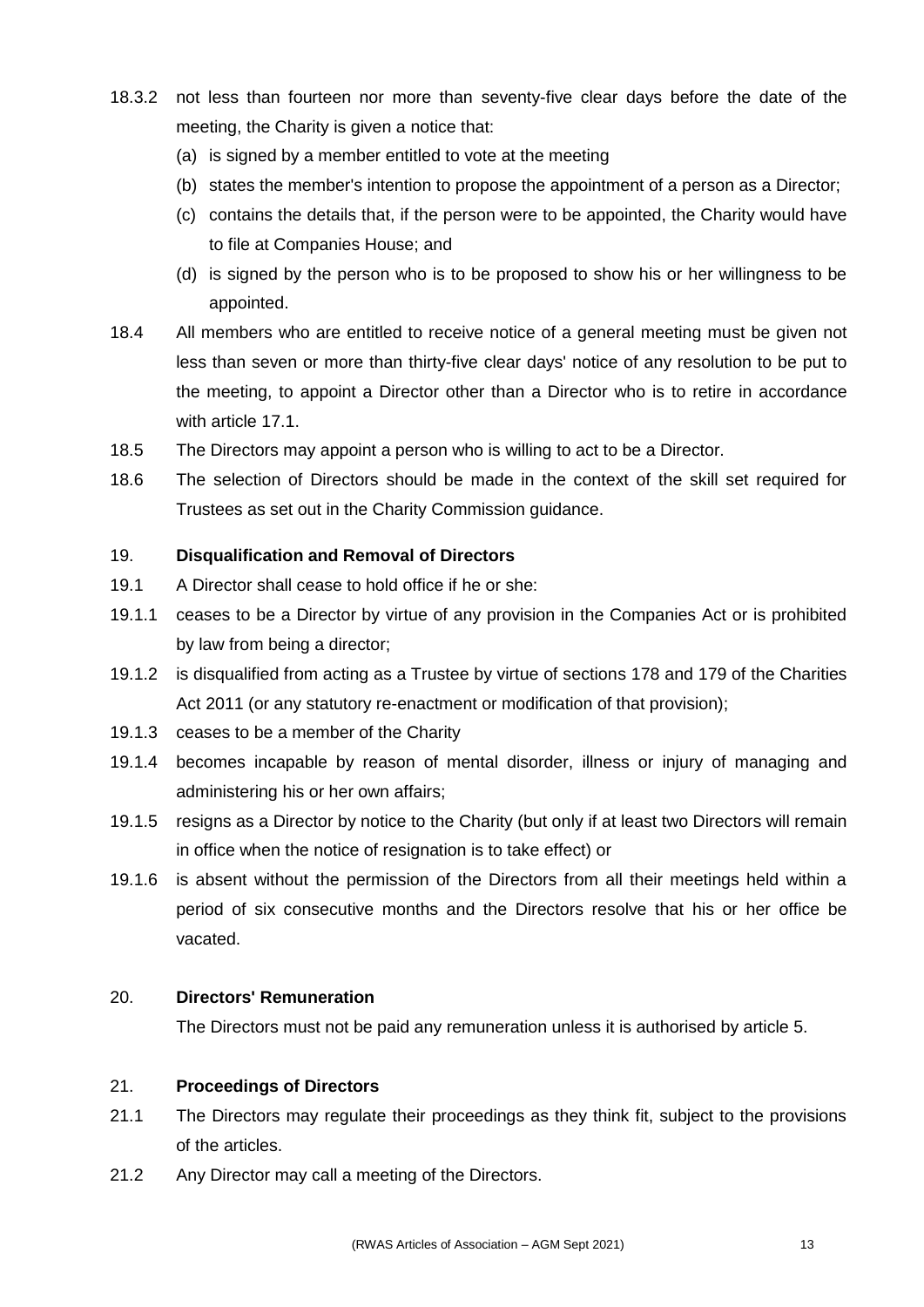- 21.3 The Chief Executive or his/her nominee must call a meeting of the Directors if requested to do so by a Director.
- 21.4 Questions arising at a meeting shall be decided by a majority of votes.
- 21.5 No decision may be made by a meeting of the Directors unless a quorum is present at the time the decision is purported to be made.
- 21.6 The quorum shall be two or the number nearest to one third of the total number of Directors, whichever is the greater, or such larger number as may be decided from time to time by the Directors.
- 21.7 A Director shall not be counted in the quorum present when any decision is made about a matter upon which that Director is not entitled to vote.
- 21.8 If the number of Directors is less than the number fixed as the quorum, the continuing Directors or Director may act only for the purpose of filling vacancies or of calling a general meeting.
- 21.9 The Directors shall appoint a Director to chair their meetings and may at any time revoke such appointment.
- 21.10 If no one has been appointed to chair meetings of the Directors or if the person appointed is unwilling to preside or is not present within ten minutes after the time appointed for the meeting, the Directors present may appoint one of their number to chair the meeting.
- 21.11 The person appointed to chair meetings of the Directors shall have no functions or powers except those conferred by those articles or delegated to him or her by the Directors.
- 21.12 A resolution in writing agreed by a simple majority of all the Directors entitled to receive notice of a meeting of Directors or of a committee of Directors and to vote upon the resolution shall be as valid and effectual as if it had been passed at a meeting of the Directors or (as the case may be) a committee of Directors duly convened and held provided that:
- 21.12.1 a copy of the resolution is sent or submitted to all the Directors eligible to vote; and
- 21.12.2 a simple majority of Directors has signified its agreement to the resolution in an authenticated document or documents which are received at the registered office within the period of 28 days beginning with the circulation date.
- 21.13 The resolution in writing may comprise several documents containing the text of the resolution in like form to each of which one or more Directors has signified their agreement.

### 22. **Delegation**

22.1 The Directors may delegate any of their powers or functions to a committee of two or more Directors, but the terms of any delegation must be recorded in the minute book.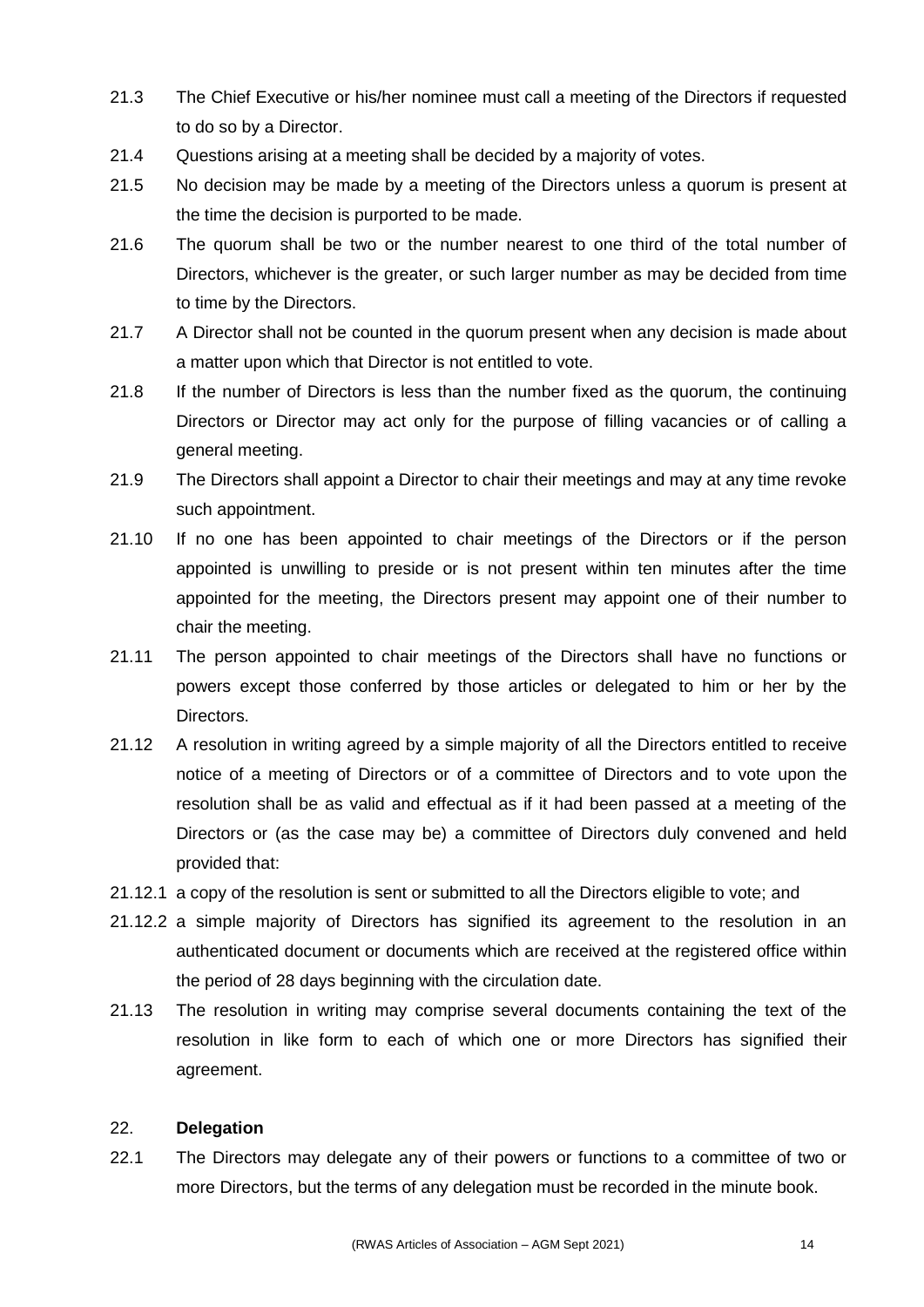- 22.2 The Directors may impose conditions when delegating, including the conditions that:
- 22.2.1 The relevant powers are to be exercised exclusively by the committee to whom they delegate;
- 22.2.2 No expenditure may be incurred on behalf of the Charity except in accordance with a budget previously agreed with the Directors.
- 22.3 The Directors may revoke or alter a delegation.
- 22.4 All acts and proceedings of any committees must be fully and promptly reported to the Directors.

## 23. **Declaration of Directors' Interests**

A Director must declare the nature an extent of any interest, direct or indirect, which he/she has in a proposed transaction or arrangement with the Charity or in any transaction or arrangement entered into by the Charity which has not previously been declared. A Director must absent himself or herself from any discussions of the Directors in which it is possible that a conflict will arise between his or her duty to act solely in the interests of the Charity and any personal interest (including, but not limited, to any personal financial interest).

### 24. **Conflicts of Interests**

- 24.1 If a conflict of interests arises for a Director because of a duty of loyalty owed to another organisation or person and the conflict is not authorised by virtue of any other provision in the articles, the unconflicted Directors may authorise such a conflict of interests where the following conditions apply:
- 24.1.1 the conflicted Director is absent from the part of the meeting at which there is discussion of any arrangement or transaction affecting that other organisation or person;
- 24.1.2 the conflicted Director does not vote on any such matter and is not to be counted when considering whether a quorum of Directors is present at the meeting;
- 24.1.3 the unconflicted Directors consider it is in the interests of the Charity to authorise the conflict of interest in the circumstances applying.
- 24.2 In this article, a conflict of interest arising because of a duty of loyalty owed to another organisation or person only refers to such conflict which does not involve a direct or indirect benefit of any nature to a Director or a connected person.

### 25. **Validity of Directors' Decisions**

- 25.1 Subject to article 25.2 all acts done by a meeting of Directors, or of a committee of Directors, shall be valid notwithstanding the participation in any vote of a Director:
- 25.1.1 who was disqualified from holding office;
- 25.1.2 who had previously retired or who had been obliged by the constitution to vacate office;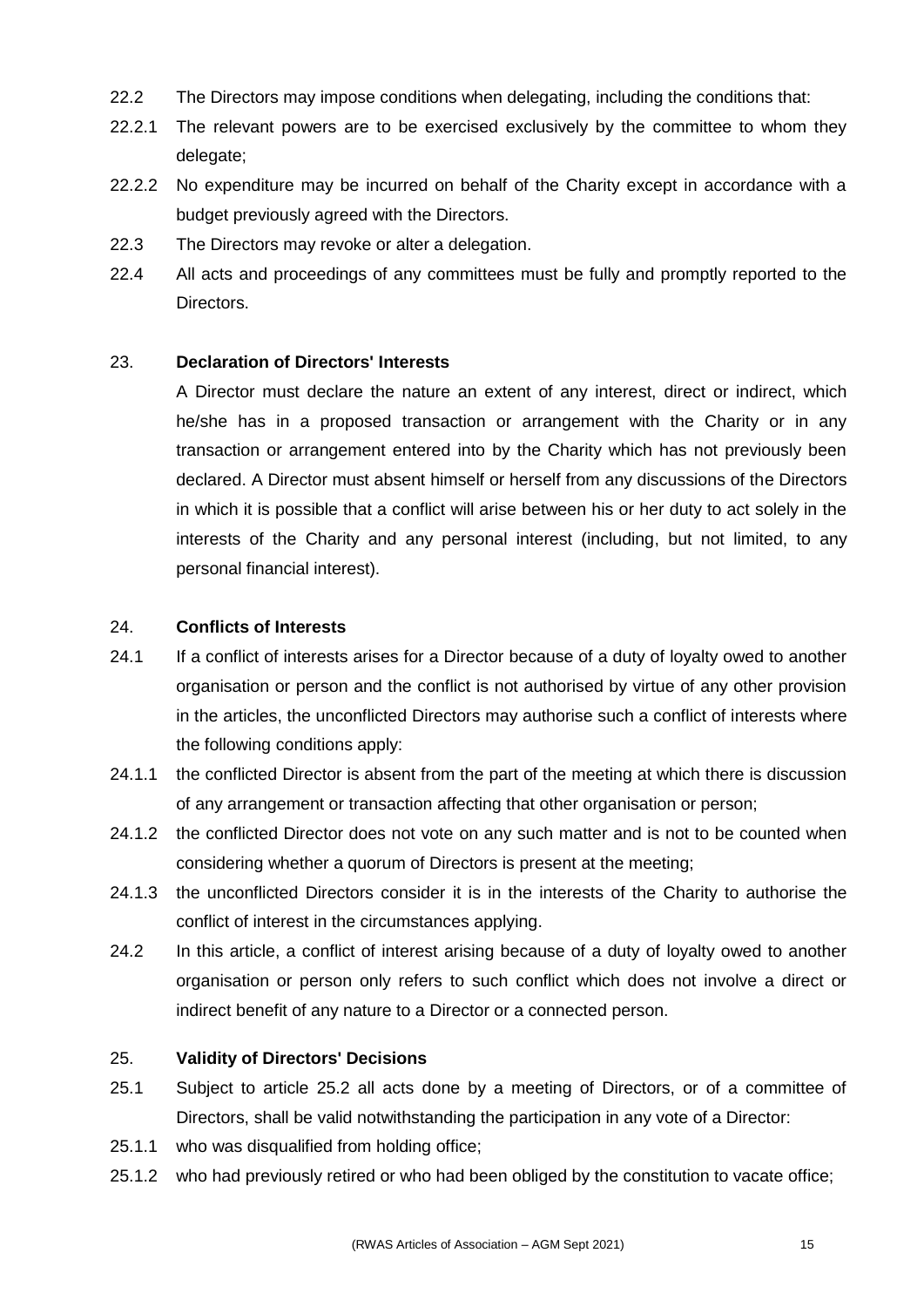25.1.3 who was not entitled to vote on the matter, whether by reason of a conflict of interest or otherwise;

if without:

- 25.1.4 the vote of that Director; and
- 25.1.5 that Director being counted in the quorum; the decision has been made by a majority of the Directors at a quorate meeting.
- 25.2 Article 25.1 does not permit a Director to keep any benefit that may be conferred upon him or her by a resolution of the Directors or of a committee of Directors if, but for paragraph 25.1, the resolution would have been void, or if the Director has not complied with article 23.

#### 26. **Seal**

If the Charity has a seal, it must only be used by the authority of the Directors or of a committee of Directors authorised by the Directors. The Directors may determine who shall sign any instrument to which the seal is affixed and unless otherwise so determined, it shall be signed by a Director and by the Chief Executive or by a second Director.

#### 27. **Minutes**

- 27.1 The Directors must keep minutes of all:
- 27.1.1 appointments of officers made by the Directors; and
- 27.1.2 proceedings at meetings of the Charity;
- 27.1.3 meetings of the Directors and committees of Directors including
	- (a) the names of the Directors present at the meeting
	- (b) the decisions made at the meetings and
	- (c) where appropriate, the reasons for the decisions.

#### 28. **Accounts**

- 28.1 The Directors must prepare for each financial year accounts as required by the Companies Acts. The accounts must be prepared to show a true and fair view and follow accounting standards issued or adopted by the Accounting Standards Board or its successors and adhere to the recommendations of applicable Statements of Recommended Practice.
- 28.2 The Directors must keep accounting records as required by the Companies Acts.

## 29. **Annual Report and Return and Register of Charities**

- 29.1 The Directors must comply with the requirements of the Charities Act 2011 with regard to:
- 29.1.1 the transmission of the statements of account to the Charity;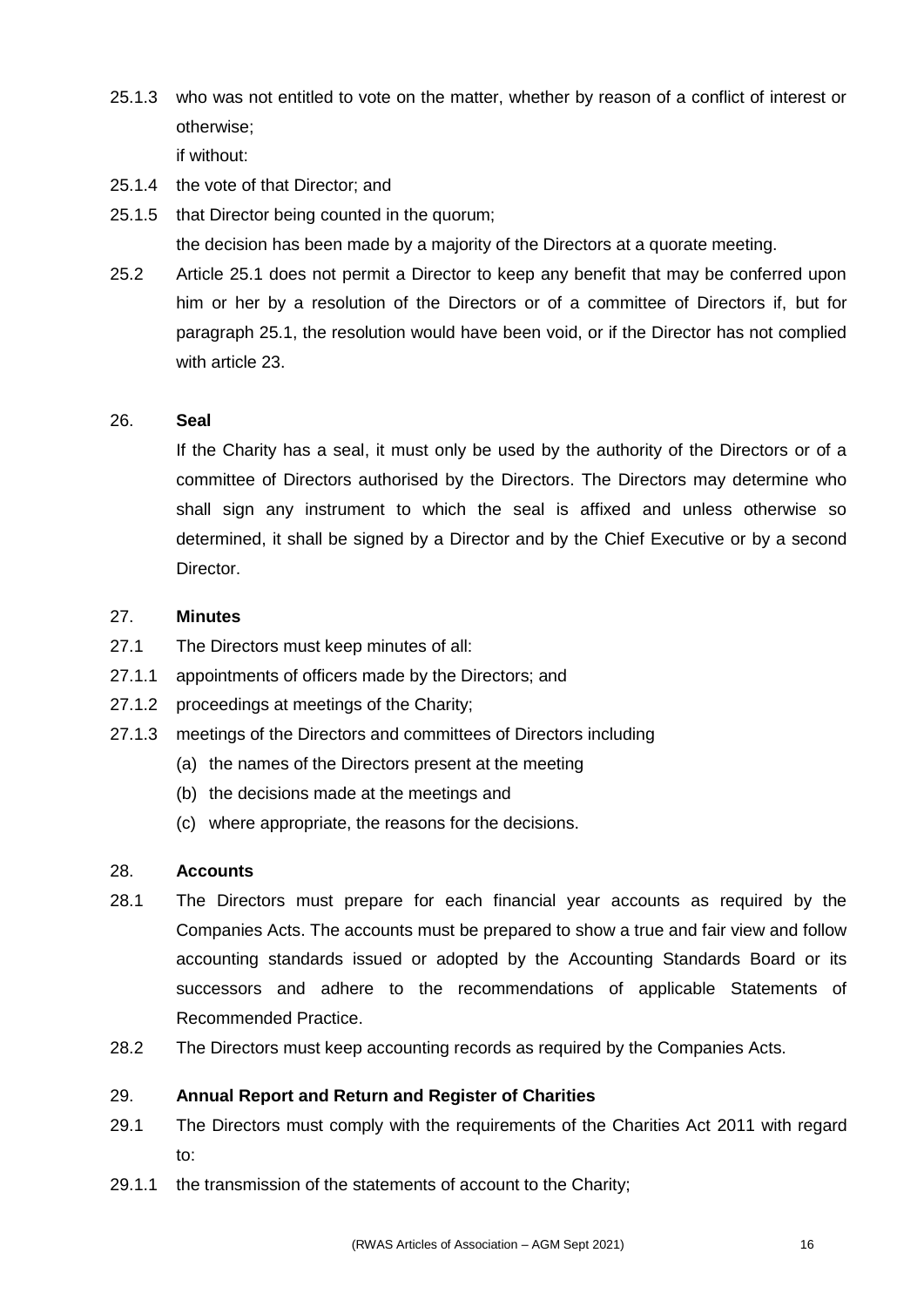- 29.1.2 the preparation of an annual report and its transmission to the Commission; and
- 29.1.3 the preparation of an annual return and its transmission to the Commission.
- 29.2 The Directors must notify the Commission promptly of any changes to the Charity's entry on the Central Register of Charities.

#### 30. **Means of Communication**

- 30.1 Subject to the articles, anything sent or supplied by or to the Charity under the articles may be sent or supplied in any way in which the Companies Act 2006 provides for documents or information which are authorised or required by any provision of the Act to be sent or supplied by or to the Charity.
- 30.2 Subject to the articles, any notice or document to be sent or supplied to a Director in connection with the taking of decisions by Directors may also be sent or supplied by the means by which that Director has asked to be sent or supplied with such notices or documents for the time being.
- 30.3 Any notice to be given to or by any person pursuant to the articles:
- 30.3.1 must be in writing; or
- 30.3.2 must be given using electronic communications.
- 30.4 The Charity may give any notice to a member either:
- 30.4.1 personally; or
- 30.4.2 by sending it by post in a prepaid envelope addressed to the member at his or her address; or
- 30.4.3 by leaving it at the address of the member; or
- 30.4.4 by giving it using electronic communications to the member's address.
- 30.5 A member who does not register an address with the Charity or who registers only a postal address that is not within the United Kingdom shall not be entitled to receive any notice from the Charity.
- 30.6 A member present in person at any meeting of the Charity shall be deemed to have received notice of the meeting and of the purposes for which it was called.
- 30.7 Proof that an envelope containing a notice was properly addressed, prepaid and posted shall be conclusive evidence that the notice was given.
- 30.8 Proof that an electronic form of notice was given shall be conclusive where the Charity can demonstrate that it was properly addressed and sent in accordance with section 1147 of the Companies Act 2006.
- 30.9 In accordance with section 1147 of the Companies Act 2006 a notice shall be deemed to be given:
- 30.9.1 48 hours after the envelope containing it was posted; or
- 30.9.2 in the case of an electronic communication, 48 hours after it was sent.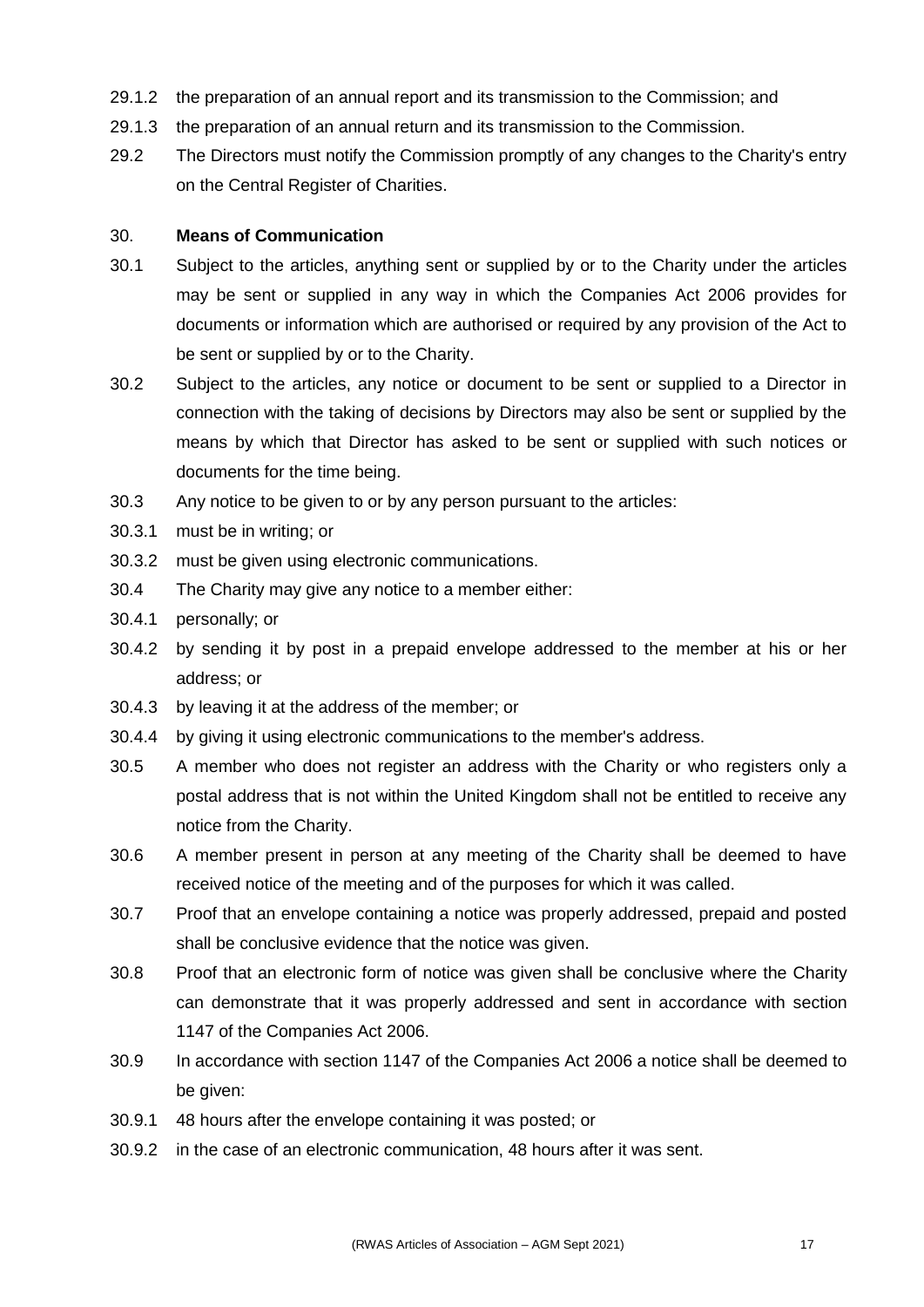### 31. **Indemnity**

The Charity may indemnify any Director against any liability incurred by him or her in that capacity, to the extent permitted by sections 232 to 234 of the Companies Act 2006.

# 32. **Rules**

- 32.1 The Directors may from time to time make such reasonable and proper rules or bye-laws as they may deem necessary or expedient for the proper conduct and management of the Charity.
- 32.2 The bye-laws may regulate the following matters, but are not restricted to them:
- 32.2.1 the admission of members of the Charity (including the admission of organisations to membership) and the rights and privileges of such members, and the entrance fees, subscriptions and other fees or payments to be made by members;
- 32.2.2 the conduct of members of the Charity in relation to one another, and to the Charity's employees and volunteers;
- 32.2.3 the setting aside of the whole or any part or parts of the Charity's premises at any particular time or times or for any particular purpose or purposes:
- 32.2.4 the procedure at general meetings of the Directors in so far as such procedure is not regulated by the Companies Acts or by these articles;
- 32.2.5 generally, all such matters as are commonly the subject matter of company rules.
- 32.3 The Charity in general meeting has the power to alter, add to or repeal the rules or byelaws.
- 32.4 The Directors must adopt such means as they think sufficient to bring the rules and byelaws to the notice of members of the Charity.
- 32.5 The rules or bye-laws shall be binding on all members of the Charity. No rule or bye- law shall be inconsistent with, or shall affect or repeal anything contained in the articles.

### 33. **Dissolution**

- 33.1 The members of the Charity may at any time before and in expectation of its dissolution resolve that any net assets of the Charity after all its debts and liabilities have been paid, or provision has been made for them, shall on or before the dissolution of the Charity be applied or transferred in any of the following ways:
- 33.1.1 directly for the Objects; or
- 33.1.2 by transfer to any charity or charities for purposes similar to the Objects; or
- 33.1.3 to any charity for use for particular purposes that fall within the Objects;
- 33.2 Subject to any such resolution of the members of the Charity, the Directors of the Charity may at any time before and in expectation of its dissolution resolve that any net assets of the Charity after all its debts and liabilities have been paid, or provision made for them, shall on dissolution of the Charity be applied or transferred: